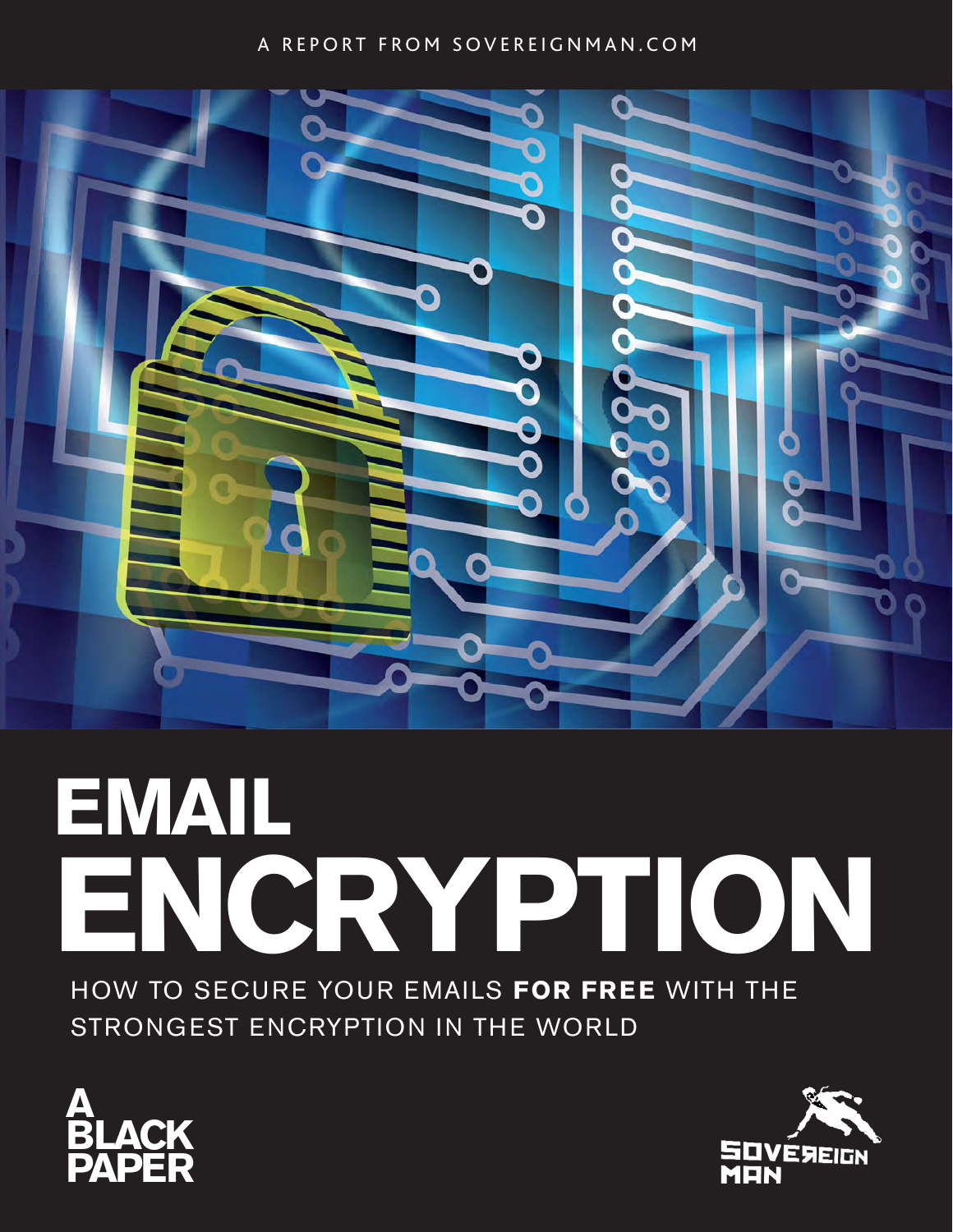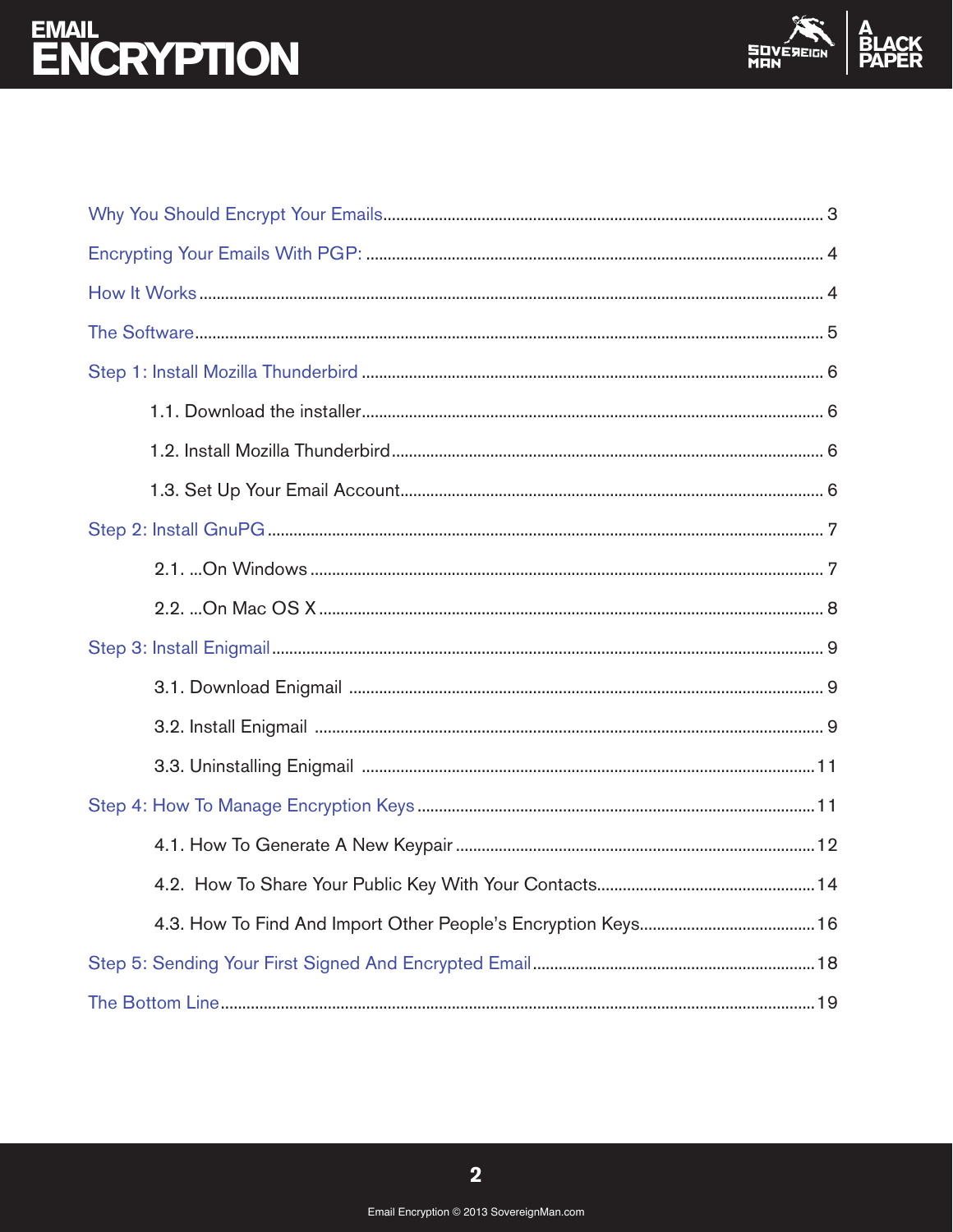

### **Why You Should Encrypt Your Emails**

Sending an unsecured email is like shouting something across a crowded room… if you expect the information to be kept private that is probably one of the worst methods available. You might as well rent a billboard so everyone can see.

And as the whole recent [PRISM](https://en.wikipedia.org/wiki/PRISM_(surveillance_program)) surveillance debacle has brought to light, if you suspected it was a bad idea to use Gmail or Hotmail(now Outlook), you've been proven correct!

So please don't use Gmail or any other common cloud based email service provider if you want to keep your communication and location private. All of these companies will bend over backwards to hand over your data as soon as a government agency knocks on their door.

Even Hushmail, a company that prides itself with offering "Free Email with Privacy", has been proven to be not so private, as in the cases where they have handed over cleartext copies of private e-mail messages at the request of law enforcement agencies. They also, just as the other big online email services, record your IP address (and thus location) every time you log in to check your email.

You see, the problem with the internet is that there are so many touch points. Email traffic is routed across a hierarchy of networks, and between the sender, the receiver, the various email hosts, internet service providers, etc., there are a number of nodes that have access to our data. Consequently, network transmissions are anything but private and secure.

Governments figured this out a long time ago. In the United States, for example, the government set up a series of special encrypted networks that function just like the internet. The Department of State and Department of Defense (ok, offense) use a network called JWICS.

JWICS, pronounced Jay Wicks, stands for Joint Worldwide Intelligence Communication System– essentially, it is a secure version of the regular Internet. Special computers that sit in buildings with no windows communicate with each other through high level encryption algorithms.

Functionally, JWICS looks similar to the Internet that everyone else uses– there's email, web pages, etc. From a technical perspective, though, JWICS is highly secure, and the government uses it to transmit classified information up to the Top Secret level.

While you can't plug in to the government's classified networks, you can use free software to create your own secure environment, and this is exactly what you'll learn in this Black Paper.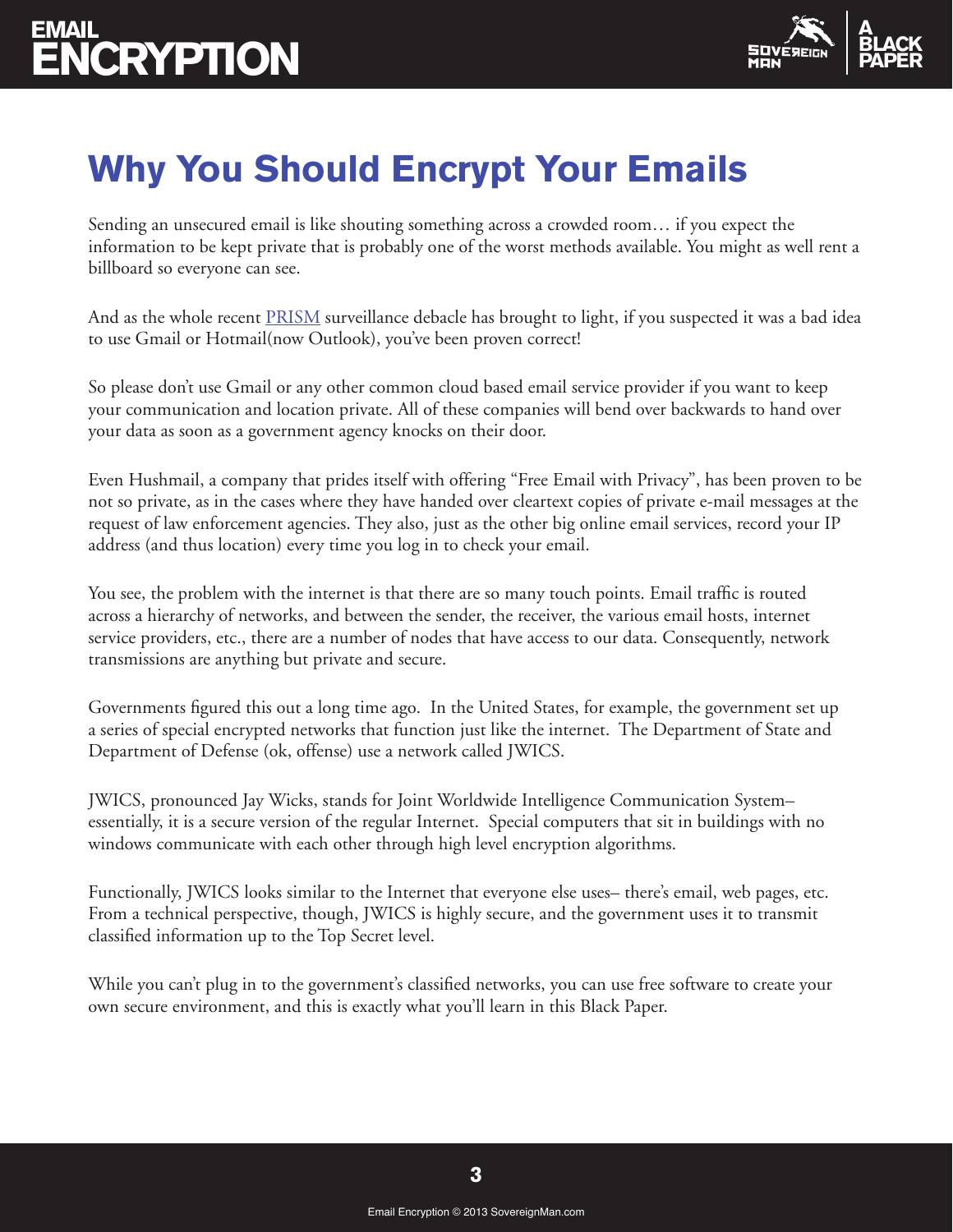

One precaution I'd like to leave you with before we get started is that encryption is not some magic pill that will guarantee your privacy. You can have the strongest encryption in the world but if your password is weak, or someone steals your friend's laptop and gains access to his email account, then encryption won't help you.

No matter how strong encryption you use the bottom line is that the safest way to communicate with someone in private is still to leave your phone and laptop at home and take a walk together.

Now let's get started.

### **Encrypting Your Emails With PGP:**

The email encryption standard bar none is [PGP](https://en.wikipedia.org/wiki/Pretty_Good_Privacy), or its free cousin [Gnu Privacy Guard](http://www.gnupg.org/). PGP is so good that when it was first invented, the US government considered it a military-grade weapon… and they spent years trying to pin criminal charges on its inventor Phil Zimmerman for violating the Arms Export Control Act.

PGP, which stands innocuously for "Pretty Good Privacy," is the closest you could possibly get to NSA level encryption. The algorithm uses a unique 'public key / private key' model that has confounded government authorities around the world.

#### **HOW IT WORKS**

It works something like this:

Everyone who uses PGP has two 'keys', a public key and a private key. For a physical example, imagine you literally have two physical keys and a lock box. The public key is appropriately named because you give it out to everyone… you go down to the locksmith and make hundreds of keys to hand out to your friends and business associates.

Anyone who wants to send you a secure message can write it on a piece of paper and put it in the lock box. Using their public key, they can lock the box, but they cannot unlock it. The only person who can unlock the box to read the message is you, using your private key. Naturally, you keep your private key secret.

In the email world, it essentially works the same. The sender will encrypt a message using your public key. Once this happens, the email message will look like a bunch of gibberish. This gibberish is what is sent across the network, so anyone who intercepts the message will only be able to see the gibberish, not the actual message.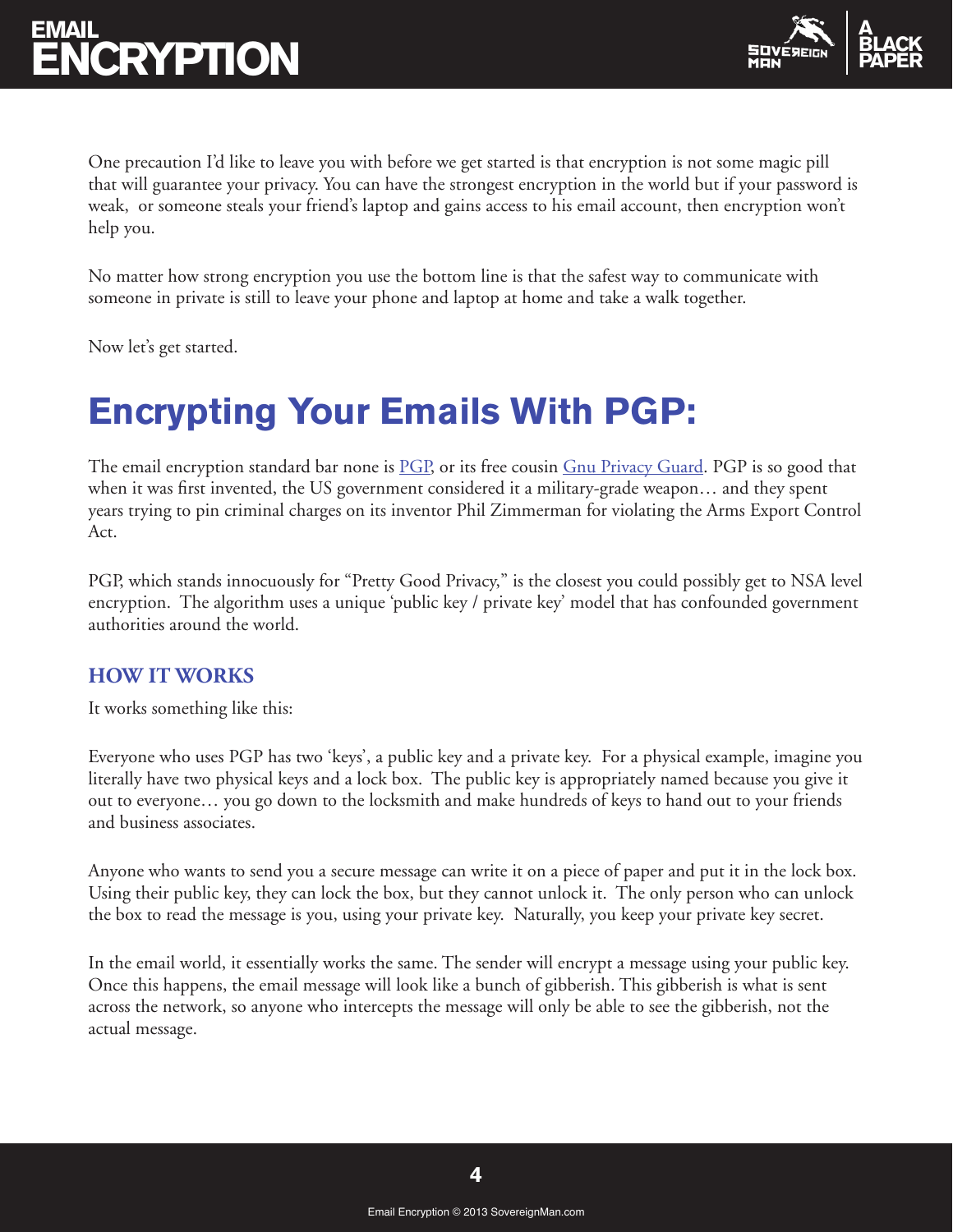

Once you receive the message, you decrypt the gibberish with your private key, and voila, the original message is displayed in plain text.

So how secure is PGP? In a word, very. Nothing is unbreakable, but it would take teams of analysts and supercomputers quite a number of years to crack the code, if they could do it at all. Bottom line, governments will have to REALLY want your data to invest the time and money into cracking the code.

I'll skip the math, but the PGP algorithm is based on matching together incredibly large prime numbers– I'm talking millions of digits. Huge. Mathematicians occasionally 'discover' new prime numbers, and while most of the world laughs off these nerdy academics, each new prime number adds a whole new dimension to encryption technology.

#### **THE SOFTWARE**

PGP/GnuPG can be configured to work with most major email clients, including Outlook, Mac Mail, and Mozilla Thunderbird.

**The simplest way to get started with encrypting your emails with PGP is to** [download and install](https://www.mozilla.org/en-US/thunderbird/)  [Mozilla Thunderbird](https://www.mozilla.org/en-US/thunderbird/) **along with installing** [GnuPGP](http://www.gnupg.org/) **and the** [Enigmail add-on,](http://www.enigmail.net/home/index.php) and this is what this Black Paper will show you how to do.

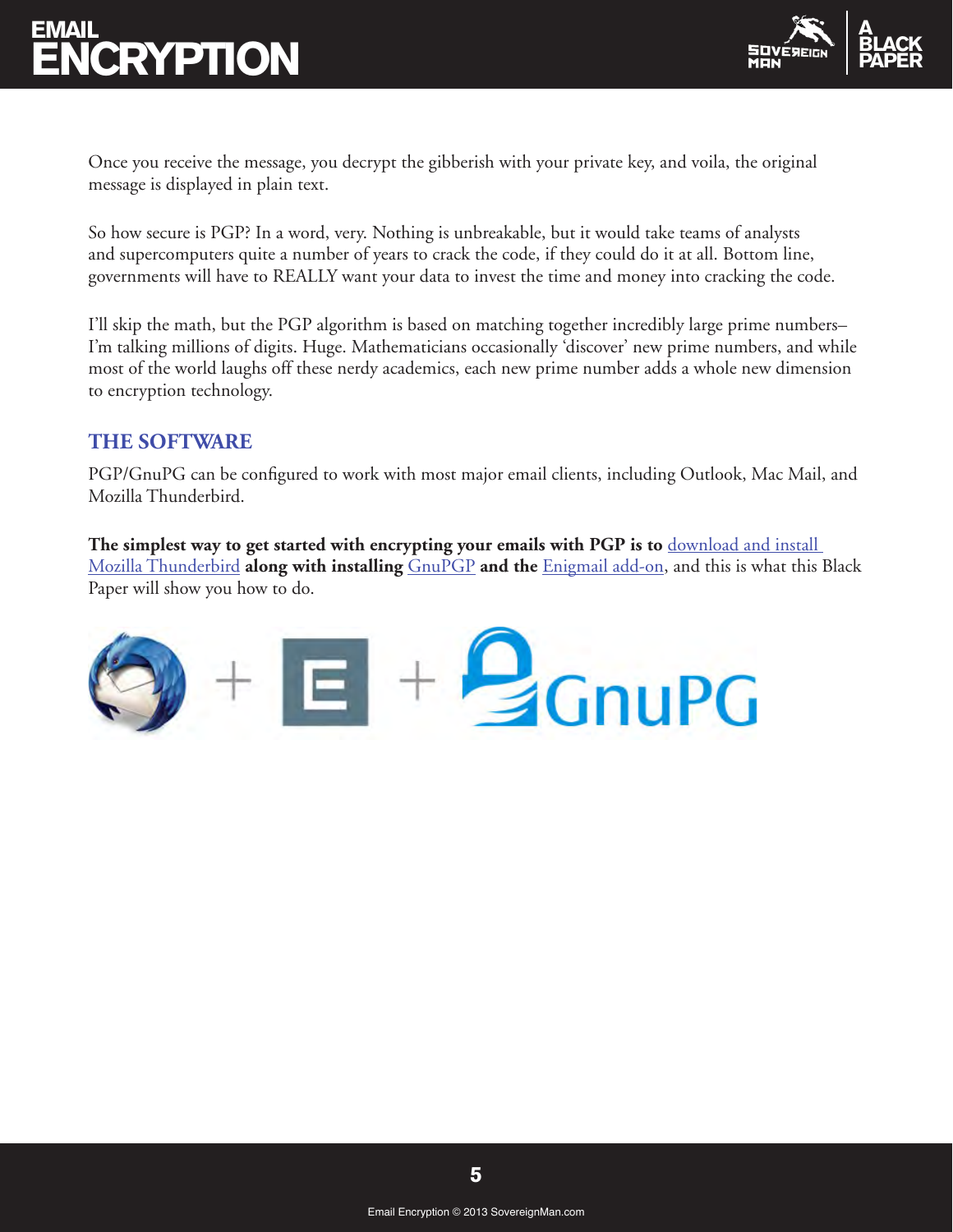

### **Step 1: Install Mozilla Thunderbird**

#### **1.1. DOWNLOAD THE INSTALLER**

You will find Mozilla Thunderbird [at this page](https://www.mozilla.org/en-US/thunderbird/), and it should detect whether you use Windows or Mac OS X and present the correct file for download. Click the green button to download Thunderbird.



#### **1.2. INSTALL MOZILLA THUNDERBIRD**

Whether you use Windows or Mac OS X, click the installer and follow along with the instructions. Thunderbird has great installation instructions, so once you're done proceed to *Step 2: Install GnuPG*.

#### **1.3. SET UP YOUR EMAIL ACCOUNT**

If this is your first time using Thunderbird, you will have to set up your email account to send and receive email with Thunderbird. Gladly setting up a new account with Thunderbird is easy with their automatic configuration( $\frac{quide}{du}$ ). All you need to do is provide your user name and password for your email provider and your email address.

However, if your email provider is not listed in Thunderbird's automatic configuration database, or if you have a non-standard email configuration you will need to manually configure your account following their [manual account configuration guide.](https://support.mozillamessaging.com/en-US/kb/manual-account-configuration)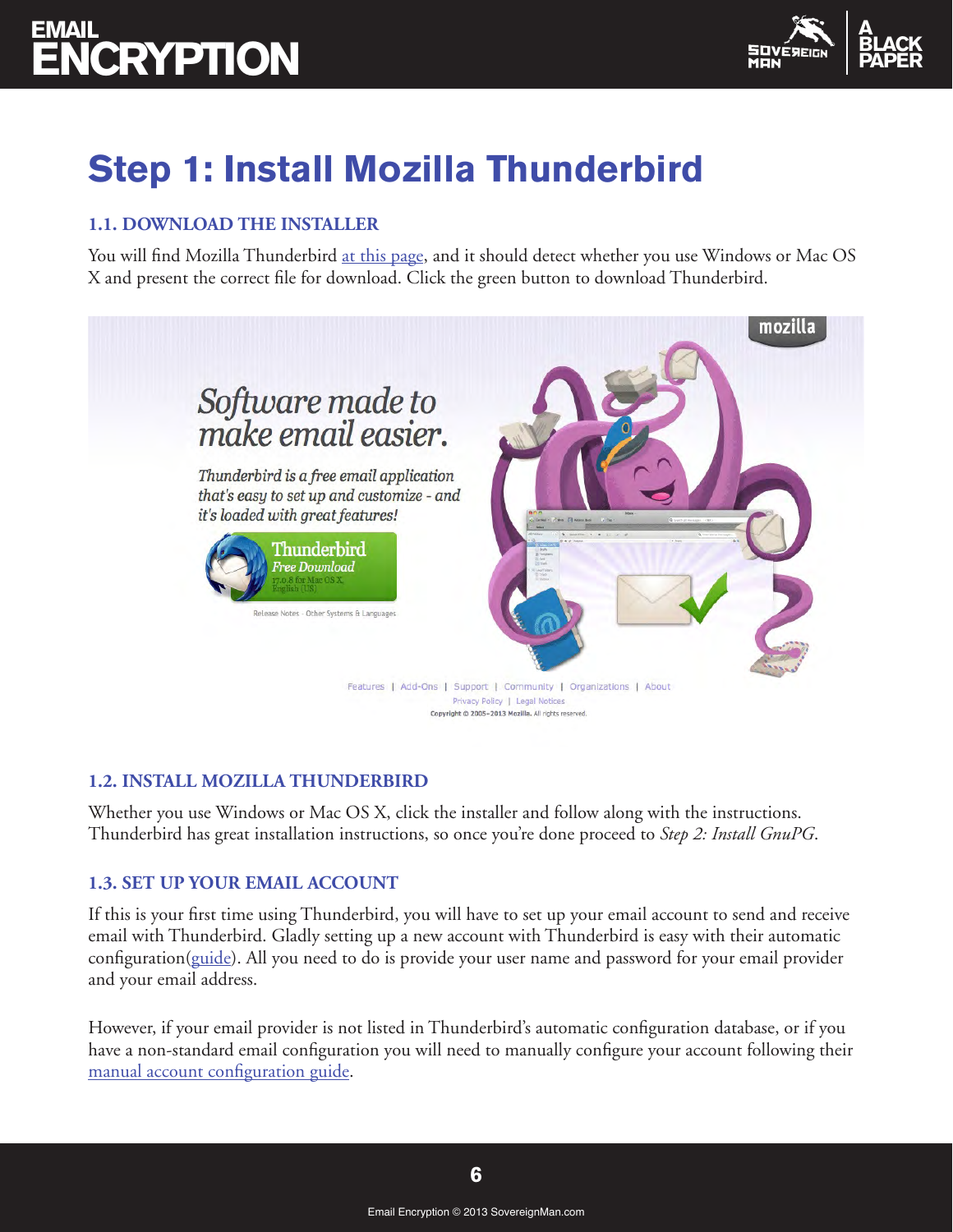

Once you've got your email account set up then proceed to *Step 2: Install GnuPG*.

### **Step 2: Install GnuPG**

#### **2.1. ...ON WINDOWS**

#### **2.1.1. Download the installer – GPG4WIN**



### Gpg4win - a secure solution...

... for file and email encryption. Gpg4win (GNU Privacy Guard for Windows) is Free Software and can be installed with just a few mouse clicks.

GPG4WIN (GNU Privacy Guard for Windows) is a sibling project to GnuPG and provides an installer for Windows, plus it has support for Enigmail, which is what we need.

#### **2.1.2. Install GPG4WIN**

[Download the newest version of GPG4WIN here](http://www.gpg4win.org/download.html) (currently 2.2.0), and once you've downloaded the installer, double-click it to begin the very straightforward installation process. Once the installation of GPG4WIN is done continue to *Step 3: Install Enigmail*.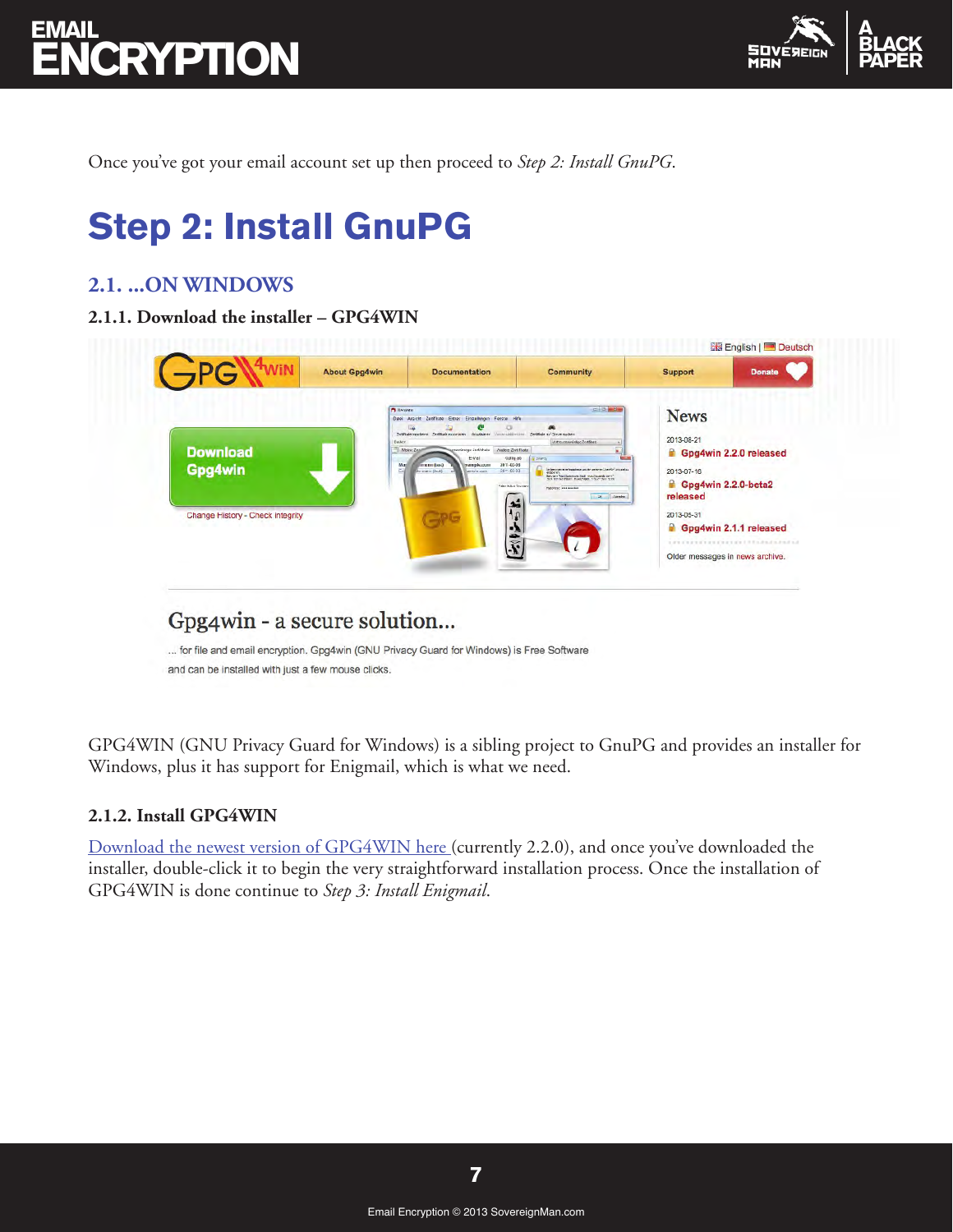

#### **2.2. ...ON MAC OS X**

#### **2.2.1. Download the installer - GPGTools**



Head over to the [GPGTools.org](https://gpgtools.org/) website and download the free GPG Suite, that include four components:

**"GPG for Mail** is an open source plugin for Apple Mail. Encrypt, decrypt, sign and verify mails using OpenPGP with a few simple clicks.

**GPG Keychain** is an open source application for Mac OS X. It allows you to manage your OpenPGP keys. Create and modify your keys and import the keys of your friends from a key server.

**GPG Services** is a plugin that brings GPG power to almost any application.

It allows you to encrypt/decrypt, sign/verify and import keys from text selections, files, folders and much more.

**MacGPG** is the underlying power engine of our GPG Suite. If you're familiar with the command line use the raw power of it. Based on gnupg 2.0.20."

#### **2.2.2. Install GPGTools**

Double-click the .dmg file which you've now downloaded. This will open up an installation window as you can see below. Now double-click the Install.pkg icon and follow along with the instructions. Once the installation of GPGTools is done continue to *Step 3: Install Enigmail*.

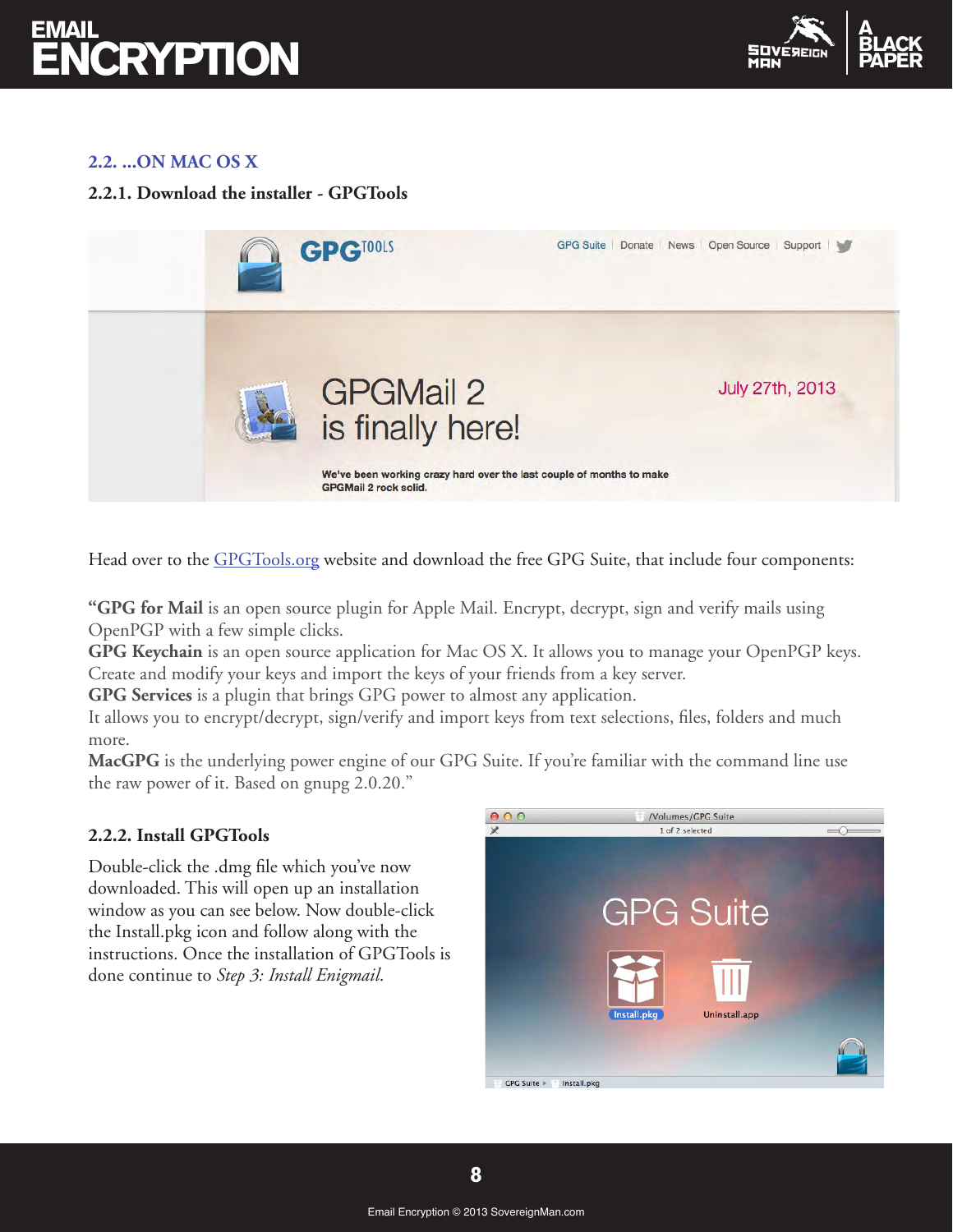

### **Step 3: Install Enigmail**

[Enigmail](https://www.enigmail.net/home/index.php) is a plug-in for Thunderbird that lets it interface seamlessly with GnuPG and enables you to write and receive email messages signed and/or encrypted with the OpenPGP standard.

### **3.1. DOWNLOAD ENIGMAIL**

Download the latest version of Enigmail for your operating system. You can always find the latest version at [Enigmail's downloads page.](https://www.enigmail.net/download/index.php) As of this writing the latest version is 1.5.2.

#### **Firefox Users:**

Thunderbird and Firefox both use the .XPI extension for their plug-ins. If you click on the download link, Firefox will think you're asking it to install Enigmail as a Firefox plug-in. This will not work. Instead, rightclick on the link and choose "Save link as...".

#### **3.2. INSTALL ENIGMAIL**

Start Thunderbird. In the menu bar of the main window you will see "Tools". Select this, and then "Addons".



*Image 3.2.1.*

This will bring up a new window listing all of your Thunderbird plug-ins, or if you don't have any you will land on the Add-on homescreen.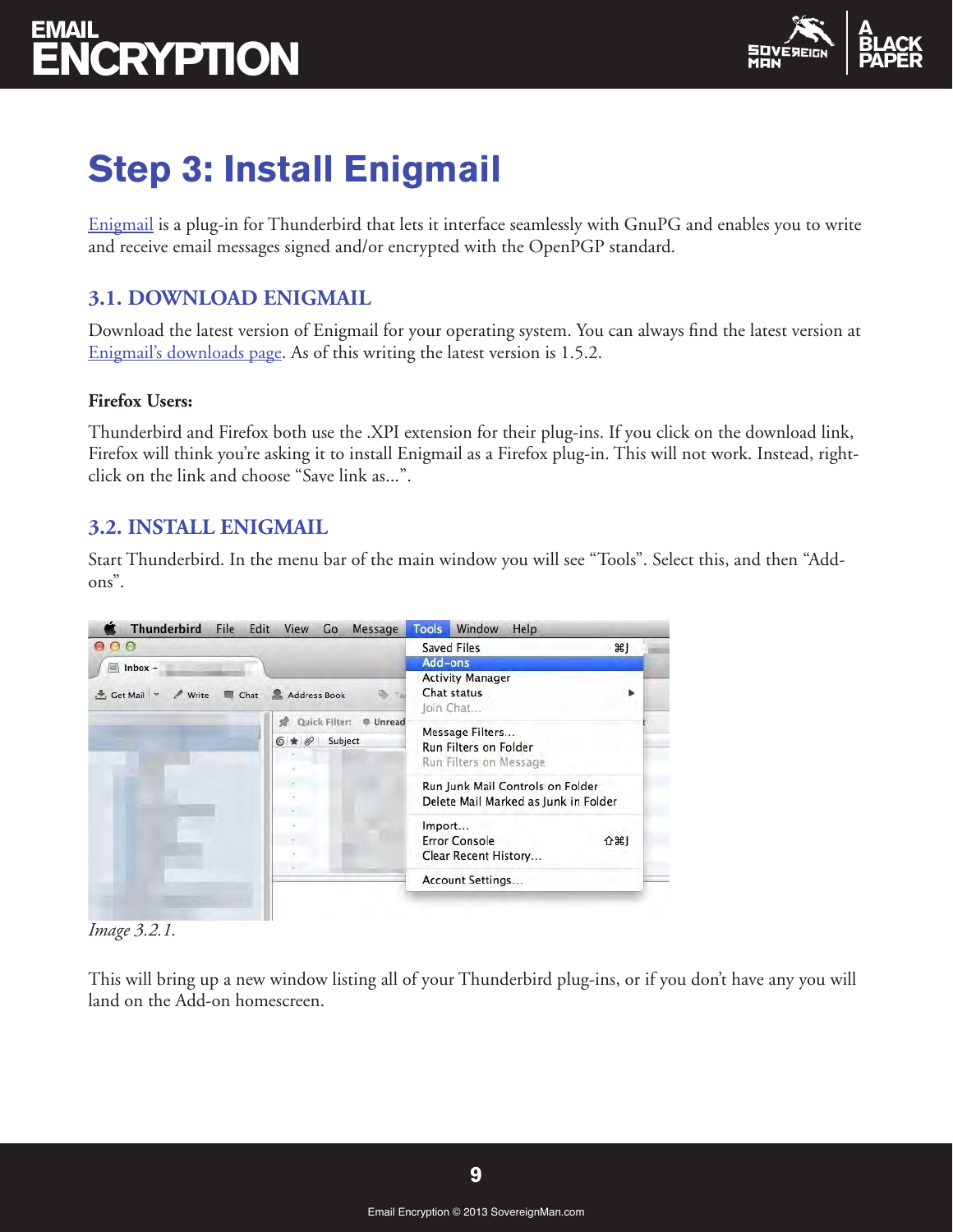

To install the Enigmail plugin click on the cog-wheel in the upper-right corner as shown in step 1 in *image 3.2.2.* below, and then choose "Install Add-on From File..." and tell Thunderbird where you saved the Enigmail .XPI file.



*Image 3.2.2.*

Another window will pop open(*image 3.2.3.*), warning that you're about to install a plug-in. This is just an extra precaution where Thunderbird makes you think twice about installing plugins from unknown sources. Don't worry too much about this now.

| Downloads/enigmail-1.5.2-tb+sm.xpi |  |
|------------------------------------|--|
|                                    |  |
|                                    |  |
|                                    |  |



Confirm your decision by clicking the "Install" button.

Once installed, you will need to restart Thunderbird, and after that Enigmail will be ready to go. Now proceed to *Step 4 – How To Manage Encryption Keys.*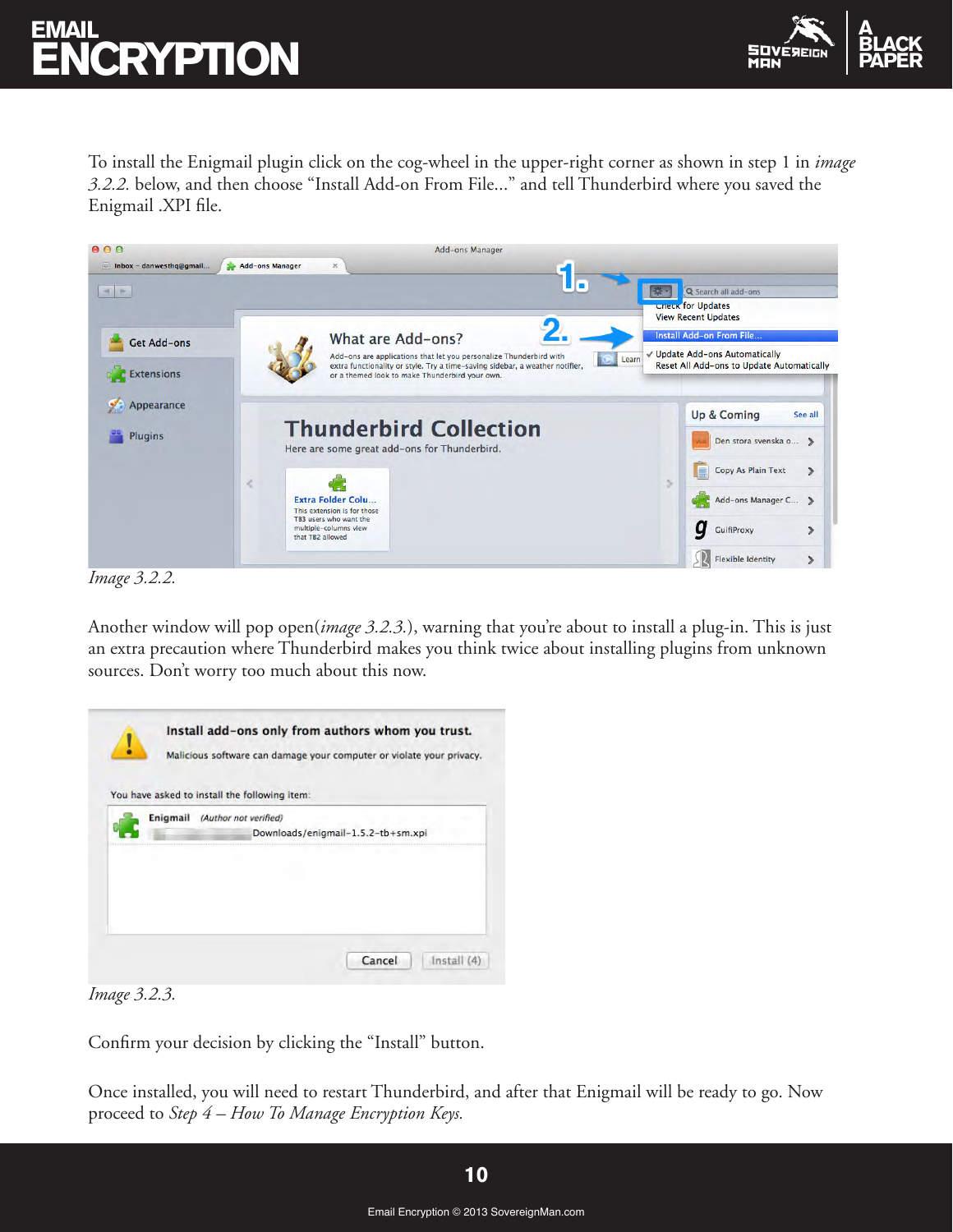

#### **3.3. UNINSTALLING ENIGMAIL**

If for some reason you ever need to uninstall Enigmail, begin by starting Thunderbird. Select "Tools", then "Add-ons". A new window will appear showing all of your Thunderbird plug-ins. Click on Enigmail "Preferences" (step 1 in I*mage 3.3.*) and then click "Uninstall Enigmail" (step 2 in I*mage 3.3.*).

| Inbox -<br><b>Charles</b>                            | Add-ons Manager<br>$\boldsymbol{\times}$                                                                                          | 具                                       |
|------------------------------------------------------|-----------------------------------------------------------------------------------------------------------------------------------|-----------------------------------------|
| $\begin{array}{c c c c} A & B \\ \hline \end{array}$ | <b>1.</b>                                                                                                                         | **<br>Q Search all add-ons              |
| <b>Get Add-ons</b>                                   | Enigmail 1.5.2<br>$\mathcal{C}$<br>OpenPGP message encryption and authentication More<br><b>OpenPGP Preferences</b><br>000        | Preferences<br><b>Disable</b><br>Remove |
| <b>Extensions</b>                                    | <b>Basic</b><br>Sending<br>Key Selection   Advanced   Keyserver<br>Debugging                                                      |                                         |
| Appearance<br>Plugins                                | <b>Basic Settings</b><br><b>Files and Directories</b><br>(error)<br>Override with<br>Browse                                       |                                         |
|                                                      | Passphrase settings<br>$\boxed{0}$ $\binom{4}{x}$ minutes of idle time<br>Remember passphrase for<br>Never ask for any passphrase |                                         |
|                                                      | <b>Display Expert Settings</b><br><b>Uninstall Enigmail</b><br>Reset<br>OK<br>Cancel                                              |                                         |

*Image 3.3*

Enigmail will be uninstalled once you close Thunderbird.

### **Step 4: How To Manage Encryption Keys**

Before proceeding with this step you should have Thunderbird, GnuPG and Enigmail installed, and your email account set up.

As I mentioned earlier in the introduction everyone who uses PGP has two 'keys', a public key and a private key. But again, I'll skip the math. All you need to understand is that you will be creating a public key and a private key. As Enigmail states:

*"The public key can be shared with the whole world--friends, neighbors, relatives, enemies, even intelligence agencies. But you need to guard the private key very, very carefully."*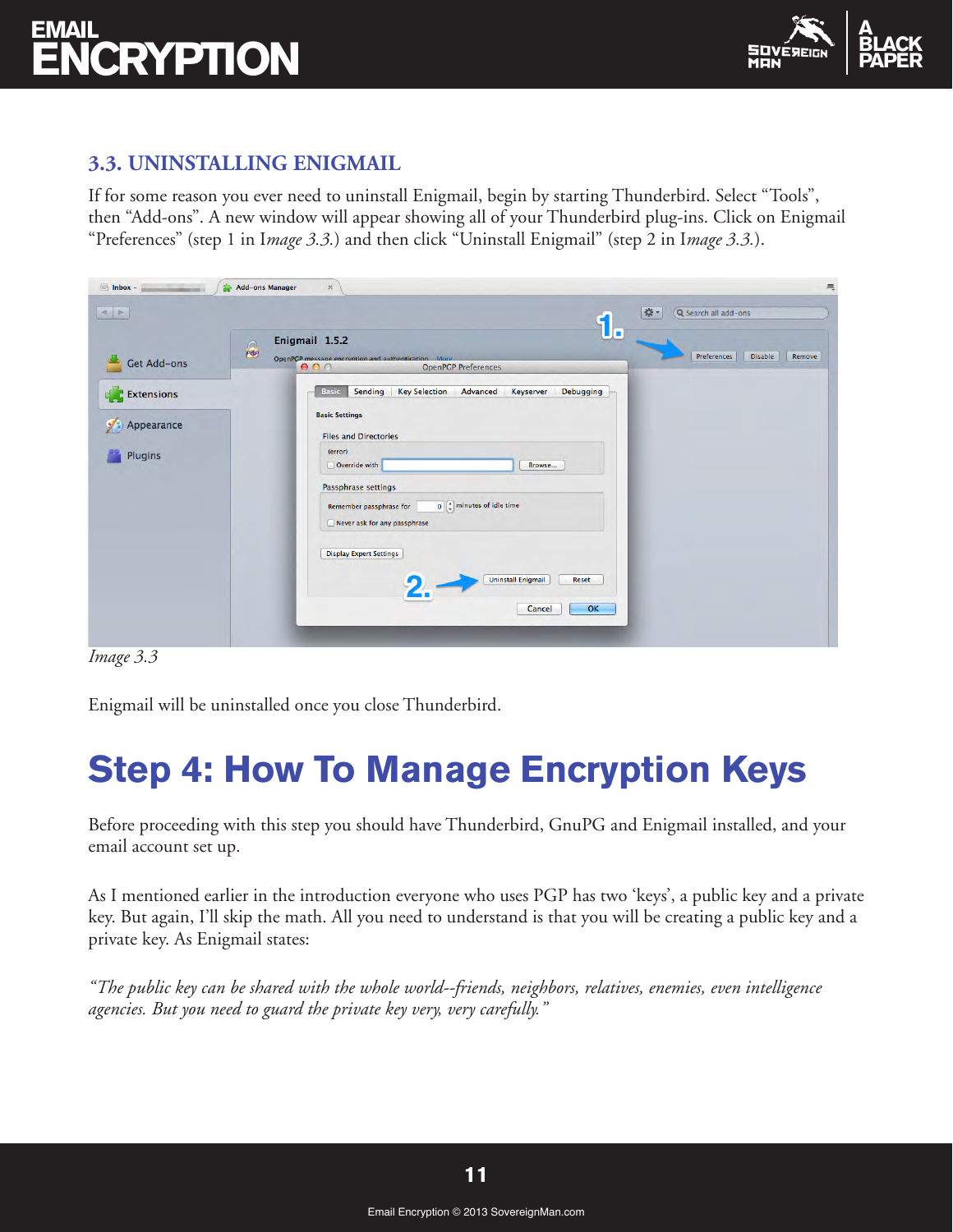

#### **4.1. HOW TO GENERATE A NEW KEYPAIR**

To generate your public and private key, click on the **OpenPGP** menu inside Thunderbird(*Image 4.1.1.*)



*Image 4.1.1.*

A new navigation menu will appear, in which you should click **Generate** and then New Key Pair.(*Image 4.1.2.*)



*Image 4.1.2.*

You will now see the following window:

|                                                                  | <b>Generate OpenPGP Key</b>                                                                                                                                                                                                                                                                                         |
|------------------------------------------------------------------|---------------------------------------------------------------------------------------------------------------------------------------------------------------------------------------------------------------------------------------------------------------------------------------------------------------------|
| Account / User ID<br>Use generated key for the selected identity | ÷                                                                                                                                                                                                                                                                                                                   |
| No passphrase                                                    |                                                                                                                                                                                                                                                                                                                     |
| Passphrase                                                       | Passphrase (repeat)                                                                                                                                                                                                                                                                                                 |
| Comment                                                          |                                                                                                                                                                                                                                                                                                                     |
|                                                                  | Advanced<br><b>Key expiry</b>                                                                                                                                                                                                                                                                                       |
| Key expires in<br>5                                              | Key does not expire<br>÷<br>vears                                                                                                                                                                                                                                                                                   |
|                                                                  |                                                                                                                                                                                                                                                                                                                     |
| <b>Generate key</b>                                              | Cancel                                                                                                                                                                                                                                                                                                              |
| <b>Key Generation Console</b>                                    |                                                                                                                                                                                                                                                                                                                     |
| generation is completed.                                         | NOTE: Key generation may take up to several minutes to complete. Do not exit the application while<br>key generation is in progress. Actively browsing or performing disk-intensive operations during key<br>generation will replenish the 'randomness pool' and speed-up the process. You will be alerted when key |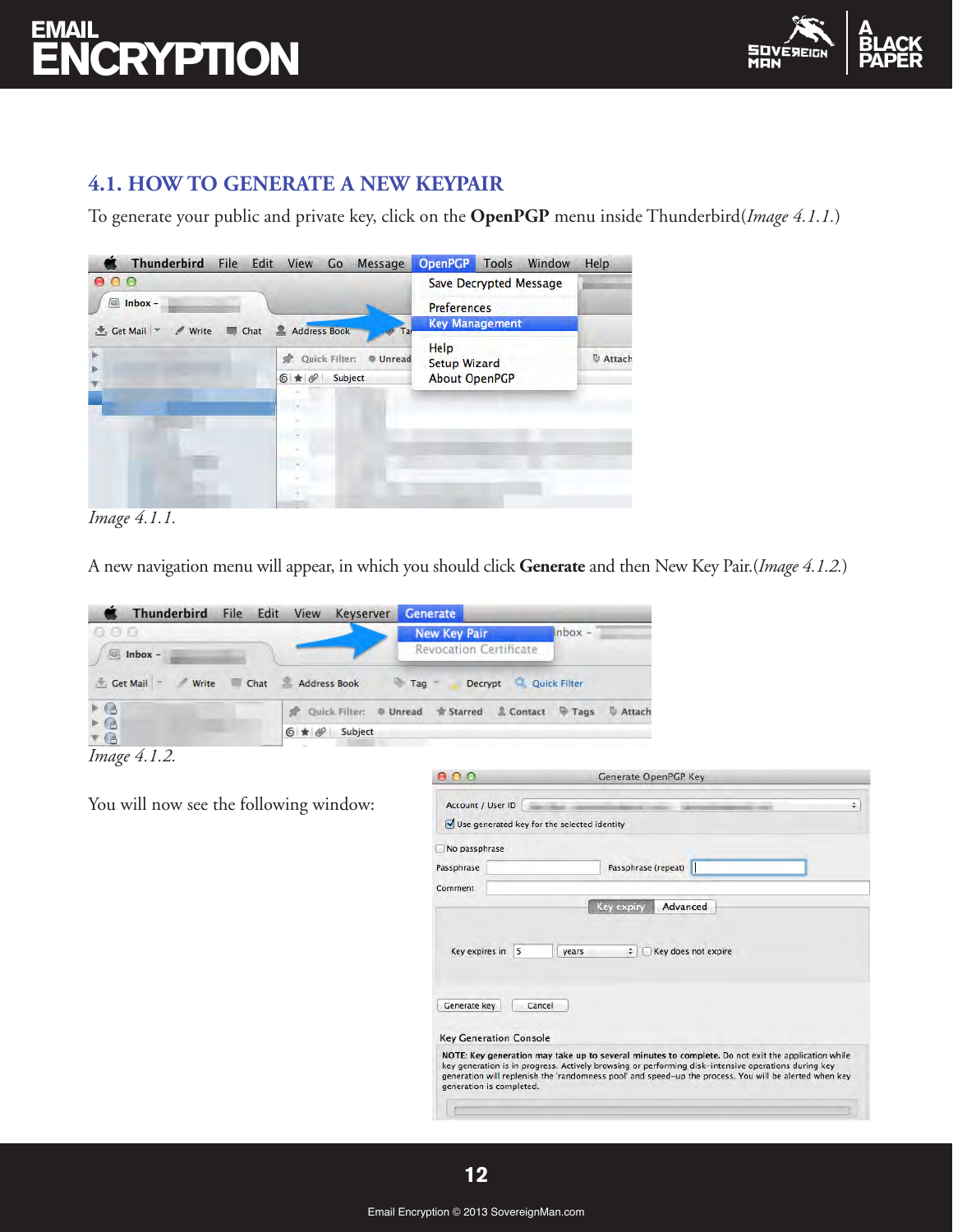

Don't be alarmed if you don't understand everything. There are only four things you need to worry about.

**Tell Enigmail which account to use**. At the very top of the window you will see a combobox showing all of your email addresses. GnuPG will associate your new key with an email address. Enigmail is just asking you which address you want to use for this key. Select whichever account will be receiving encrypted mail.

(If you decide later that you want to use the same key for multiple accounts, that can be done, too, but it's beyond the scope of this Quick Start Document.)

**Choose a passphrase**. Private keys are so important that GnuPG will not use them unless you know the secret phrase. You're being asked here what the secret phrase should be for your new keypair, and it should *not* be the same password that you use for your email account.

If at all possible, choose something that is easy to remember but very hard for someone to guess, or use a website such as [strongpasswordgenerator.com](http://strongpasswordgenerator.com/) to generate a strong password and keep it somewhere safe.

Enter your passphrase in the "Passphrase" box. Then repeat it again in the "Passphrase (repeat)" box. By entering it twice, Enigmail is protecting you from accidentally mis-entering your passphrase.

As a security feature, Enigmail will not display your passphrase as you type it.

**Warning!** If you forget your passphrase, there is absolutely nothing anyone can do to help you. This is a security feature of GnuPG. There is no way around the passphrase.

**Click "Generate Key"**. That's it! That's all you have to do. Everything else is handled for you automatically.

**Generate a revocation certificate**. Hard drive failures happen to us all. So do house fires and theft and other things that might separate us from our keys. When this happens, it's a good idea to send out a revocation notice. You can think of this as a message from your key saying "please don't use me any more".

Using the magic of assurance, people who see your revocation certificate can be confident that your key really is no more. Having a revocation certificate tucked away in a safe place is a very good idea.

When you finish creating your new key, Enigmail will give you the chance to create a revocation certificate. If you want one, click "Yes". You will be asked to enter your passphrase. Enter it, and you'll be finished.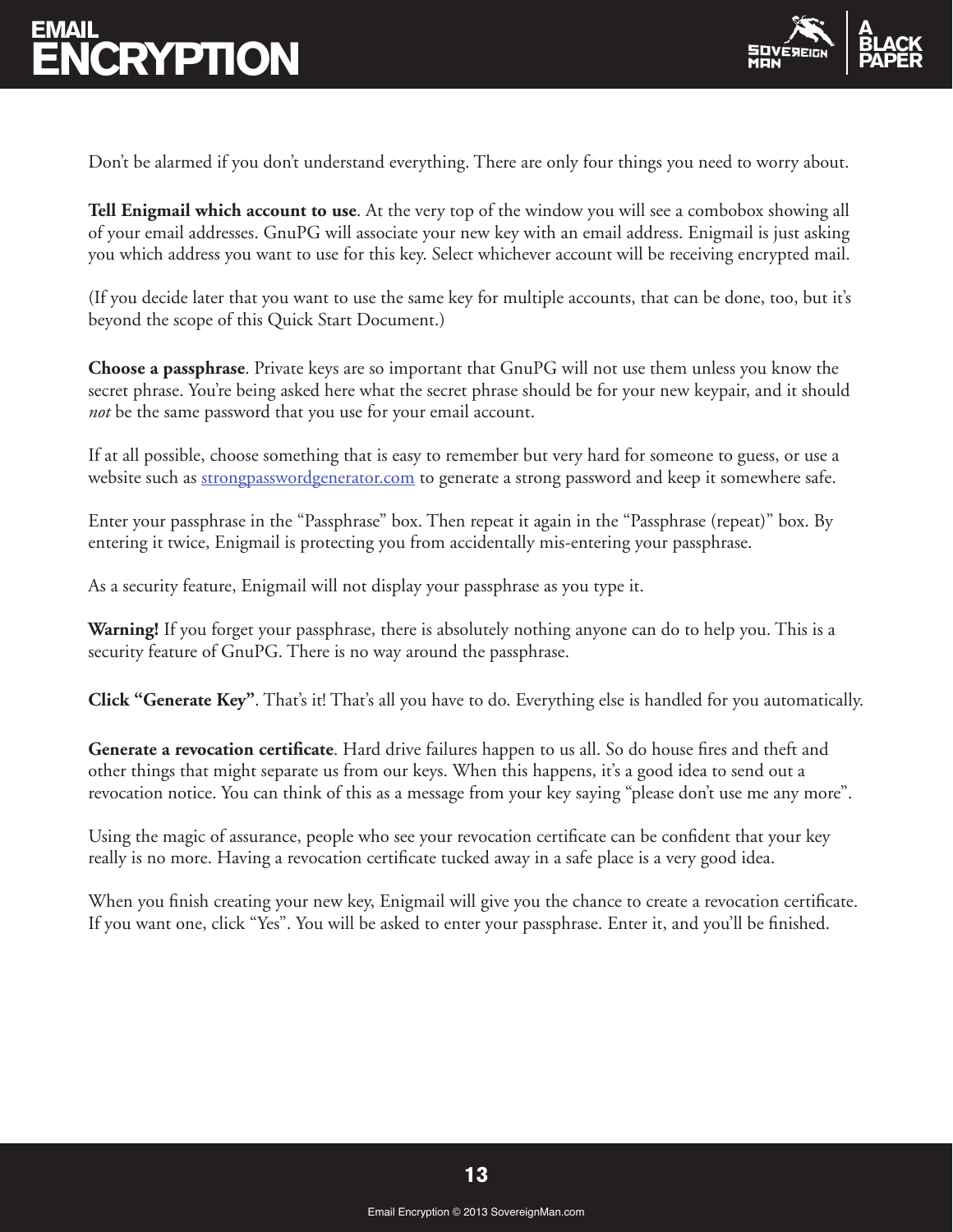

#### **4.2. HOW TO SHARE YOUR PUBLIC KEY WITH YOUR CONTACTS**

For people to be able to read your encrypted emails you need to exchange public keys with them. There are four ways to do this, and you will find all of them by going to the **Key Management** window under the **OpenPGP** menu in Thunderbird and right-clicking on the email account that you want to share the public key for. You will then see the menu in *Image 4.2.1*.



*Image 4.2.1.*

The four ways are:

**Share your public key on your website**. When you copy your public key to the clipboard you will be able to see something similar to what you see below on your website:

-----BEGIN PGP PUBLIC KEY BLOCK-----

Version: GnuPG/MacGPG2 v2.0.18 (Darwin) Comment: GPGTools - [http://gpgtools.org](http://gpgtools.org/)

mQENBFECu7UBCACkuFbAjZZY+JWxa6F7FmKSHZiPVmAbw6m3CXs5b5s687sIIHJ00MQC PrDaewrvdqVVQiWKVWuuAlQBEcUxg/u4E7+nyLVVrPRs5DPaFKIaex7zdRwgBa2t5MA5PPoMPGBv/

-----END PGP PUBLIC KEY BLOCK-----

This is your public key. By sharing it on your website people will be able to import it into GnuPG.

**Export your public key to a file**. This option is good if you would like to carry your public key around on a USB-stick or your smartphone. *However*, make sure that when you export you only export your public key and NOT your secret key. See *Image 4.2.2.* below.

|                   |             | OpenPGP Key Management                                                                                               |
|-------------------|-------------|----------------------------------------------------------------------------------------------------------------------|
| Search<br>Na<br>ь | <b>Expo</b> | Do you want to include the secret key in the saved OpenPGP key file?<br><b>IEU</b><br><b>Export Public Keys Only</b> |

*Image 4.2.2.*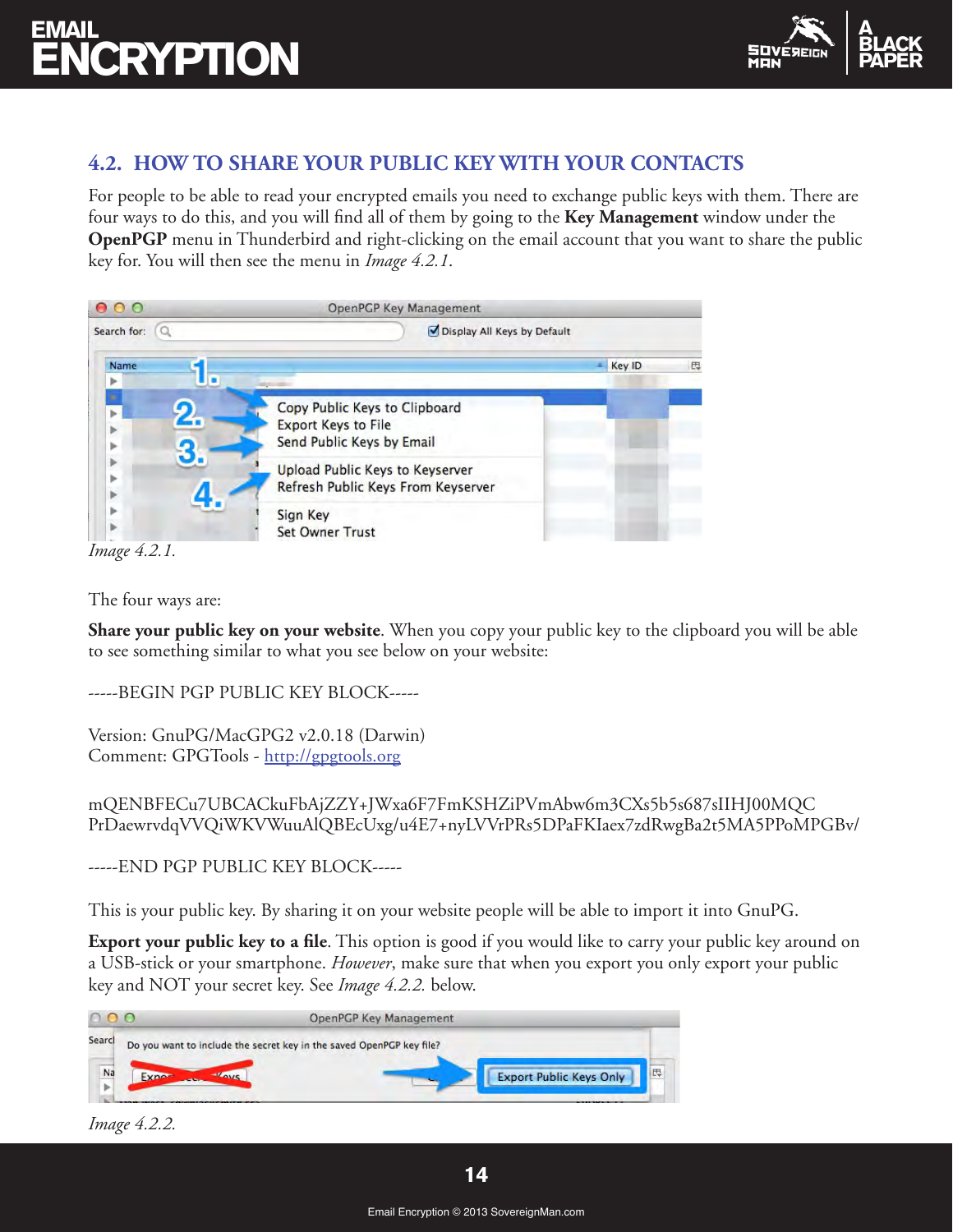

**Email your public key as an attachment.** When you choose this option, a new "Compose Email" window will pop up where your public key will already be attached to the email. So just enter your friend's email, a subject line, maybe a greeting to let them know this is your public PGP key, and click send!

**Upload your public key to the** *keyserver network*. This is a global database of public keys and it's by far the easiest way to share your key. When you click this option you will be asked to select a keyserver. Enigmail recommends pool.sks-keyservers.net, so select that from the list or enter it as you can see below in *Image 4.2.3*.

| 000          | <b>OpenPGP Key Management</b>        |                        |
|--------------|--------------------------------------|------------------------|
| Search for:  | Send public key<br>> to keyserver:   | ault                   |
| Name         |                                      | A Key ID<br>巴          |
| Þ            | pool.sks-keyservers.net<br>Keyserver | $\overline{\mathbf v}$ |
| b            |                                      |                        |
| ь            |                                      |                        |
| Þ            | Cancel<br>OK                         |                        |
| ь            |                                      |                        |
| Þ            |                                      |                        |
| ь            |                                      |                        |
| Image 4.2.3. |                                      |                        |

Your public key is now published on the internet for anyone to find!

If your friend wants to find your key then they need to know your *Key ID*, which is a sequence of letters and numbers eight characters long. You will find your Key ID to the right in the Key Management window next to your email address, as you can see in the example in *Image 4.2.4.* below.

| 000                                                 | OpenPGP Key Management      |
|-----------------------------------------------------|-----------------------------|
| Search for:                                         | Display All Keys by Default |
| Name                                                | 民<br>Key ID                 |
| ascii@binary.to <ascii@binary.to></ascii@binary.to> | C59E4474                    |
|                                                     |                             |
| Image 4.2.4.                                        |                             |

However, as you will see in the next chapter on finding keys they will need to prefix your key with "0x" when searching for it, but more on that in the next chapter.

#### **A word of precaution from Enigmail regarding spam**

*"Some people will tell you never to use a keyserver at all, because spammers search them for email addresses. While this is true, this kind of misses the point.* 

*There is nothing you can do to prevent spam from littering your inbox. Trying to stop it is like King Canute marching into the sea, commanding the rising tide to turn back. It didn't work for King Canute and it won't work for you.*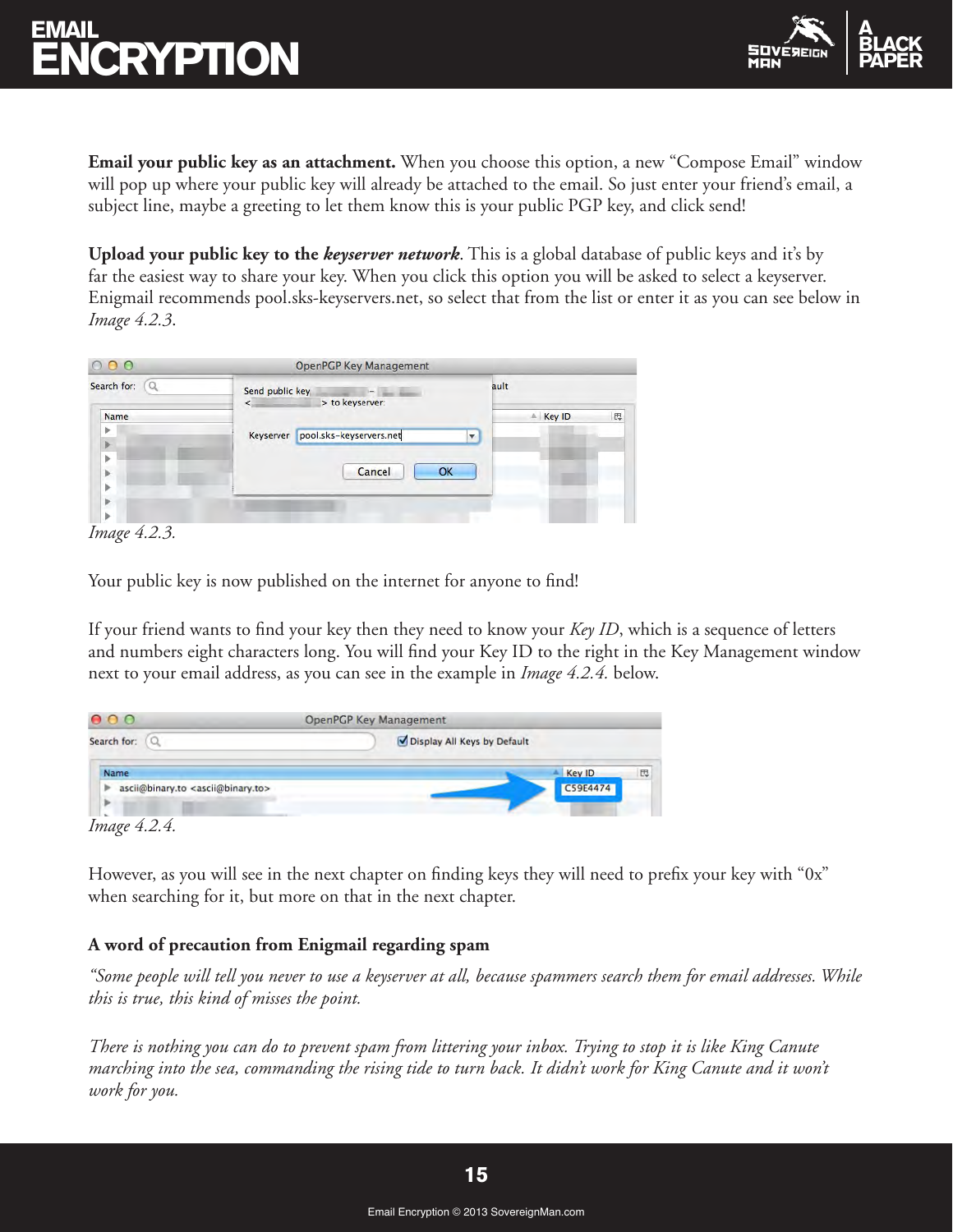

*There are excellent ways to stop spam. Blacklists, whitelists, Bayesian filtering, ISP-level solutions and more. Some of those options work better than others. All of them work better than the naive "if I don't publish my key on the keyservers, then I won't get spammed" strategy."*

#### **4.3. HOW TO FIND AND IMPORT OTHER PEOPLE'S ENCRYPTION KEYS**

Now that your friends have your public key, you will need their public key as well. For all four ways to share a public key above there are corresponding ways to import the key, and we review them below.

**Import a public key from the clipboard**. When you have found a public key on someone's website and want to import it, select all the text from and including -----BEGIN PGP PUBLIC KEY BLOCK----- to -----END PGP PUBLIC KEY BLOCK----- and copy it to the clipboard with **ctrl + C** on Windows or **command + c** on Mac OS X.

To import it, go to **Key Management** under the **OpenPGP** menu in Thunderbird, and under the **Edit** menu click on **Import Keys from Clipboard** as seen in *Image 4.3.1.* You will then be asked to confirm by clicking **Import**, and then you're done!

| Thunderbird File             | <b>Edit</b> View<br>Keyserver Generate |      |
|------------------------------|----------------------------------------|------|
| n a a                        | <b>Import Keys from Clipboard</b>      |      |
| $In box -$                   | Copy Public Keys to Clipboard          |      |
| $Get Mail =$<br><b>Write</b> | Sign Key<br>Set Owner Trust            | Dec  |
| $\circledcirc$<br>$\bigcirc$ | Disable Key<br>Revoke Key              | rred |
| <i>Image</i> 4.3.1.          |                                        |      |

**Import a key file**. You might have received the keyfile as an attachment or through an USB-stick. Either way, you import the key by clicking on the **File** tab in the Key Management navigation menu, and then click on **Import Keys from File** as seen in *Image 4.3.2.* and select the key file on your hard drive and click

| Thunderbird File Edit View |  |                              | Keyserver Generate            |  |
|----------------------------|--|------------------------------|-------------------------------|--|
| nnn                        |  | <b>Import Keys from File</b> |                               |  |
| $Inbox -$                  |  | Export Keys to File          | Send Public Keys by Email     |  |
| Get Mail =<br>Write        |  |                              | Compose Mail to Selected Keys |  |
| <i>Image</i> 4.3.2.        |  |                              |                               |  |

the open/import button. It will then be added to your list of public keys.

**Find and import a key from the** *keyserver network*. To do this you will need to know your friend's Key Id, as mentioned in the previous chapter.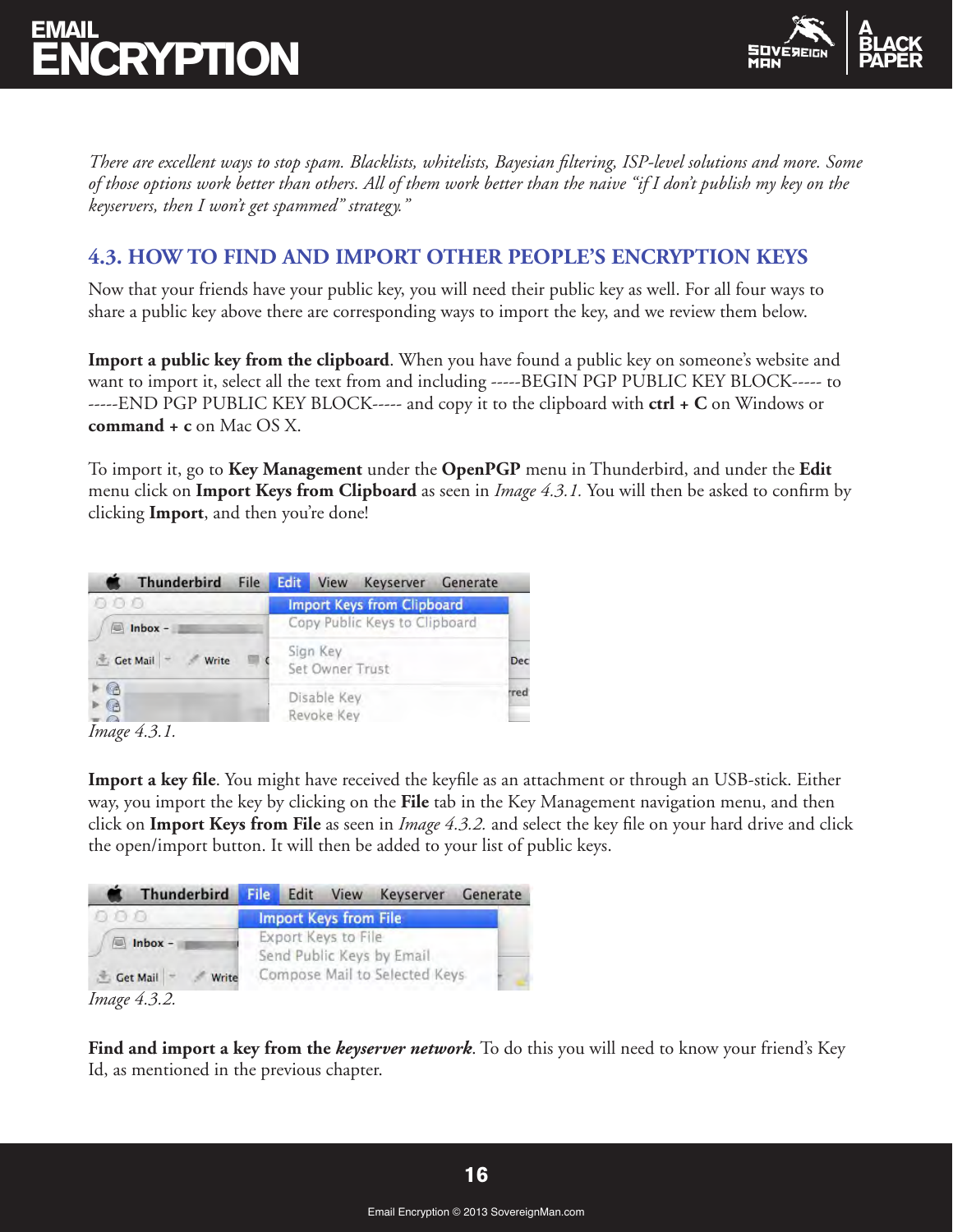

Continuing with the example Key ID in *Image 4.2.4.*, let's search for the Key ID C59E4474.

To do this, when you are inside the Key Management window click on **Keyserver** in the navigation menu and then on **Search for Keys**. You will then see the window in Image *4.3.3.* below where you can enter a Key ID and a Keyserver.

As I mentioned though, you will have to prefix the key with "0x" if it isn't already, i.e. Instead of searching for C59E4474 you will search for **0x**C59E4474, as illustrated in the image.

As for the keyserver we are searching on pool.sks-keyservers.net, the same keyserver that we uploaded your key to in the previous chapter.

|             | OpenPGP Key Management |                         |    |
|-------------|------------------------|-------------------------|----|
| Search for: |                        |                         |    |
| Name        | Search for key         | 0xC59E4474              |    |
|             | Keyserver              | pool.sks-keyservers.net |    |
|             |                        | Cancel                  | ОΚ |

*Image 4.3.3.*

If you are successful with finding the key, then you will see the message below (*Image 4.3.4.*) saying it has found 1 new signature, meaning it has successfully imported the key.

| 000                                   |                                                             | OpenPGP Key Management                                                                                                                                           |   |
|---------------------------------------|-------------------------------------------------------------|------------------------------------------------------------------------------------------------------------------------------------------------------------------|---|
| Searcl<br>Na<br>Þ<br>ь<br>ь<br>Þ<br>ь | qpq: Total number processed: 1<br>new signatures: 1<br>gpg: | gpg: requesting key C59E4474 from hkp server pool.sks-keyservers.net<br>gpg: key C59E4474: "ascii@binary.to <ascii@binary.to>" 1 new signature</ascii@binary.to> | 民 |

*Image 4.3.4.*

However if you did NOT find a key, then contact your friend and make sure the key was uploaded correctly, and that you are searching on the right keyserver.

Once your friend has your public key, and you've got his, then you are both ready to send and receive encrypted emails. Proceed to *Step 5* to get started.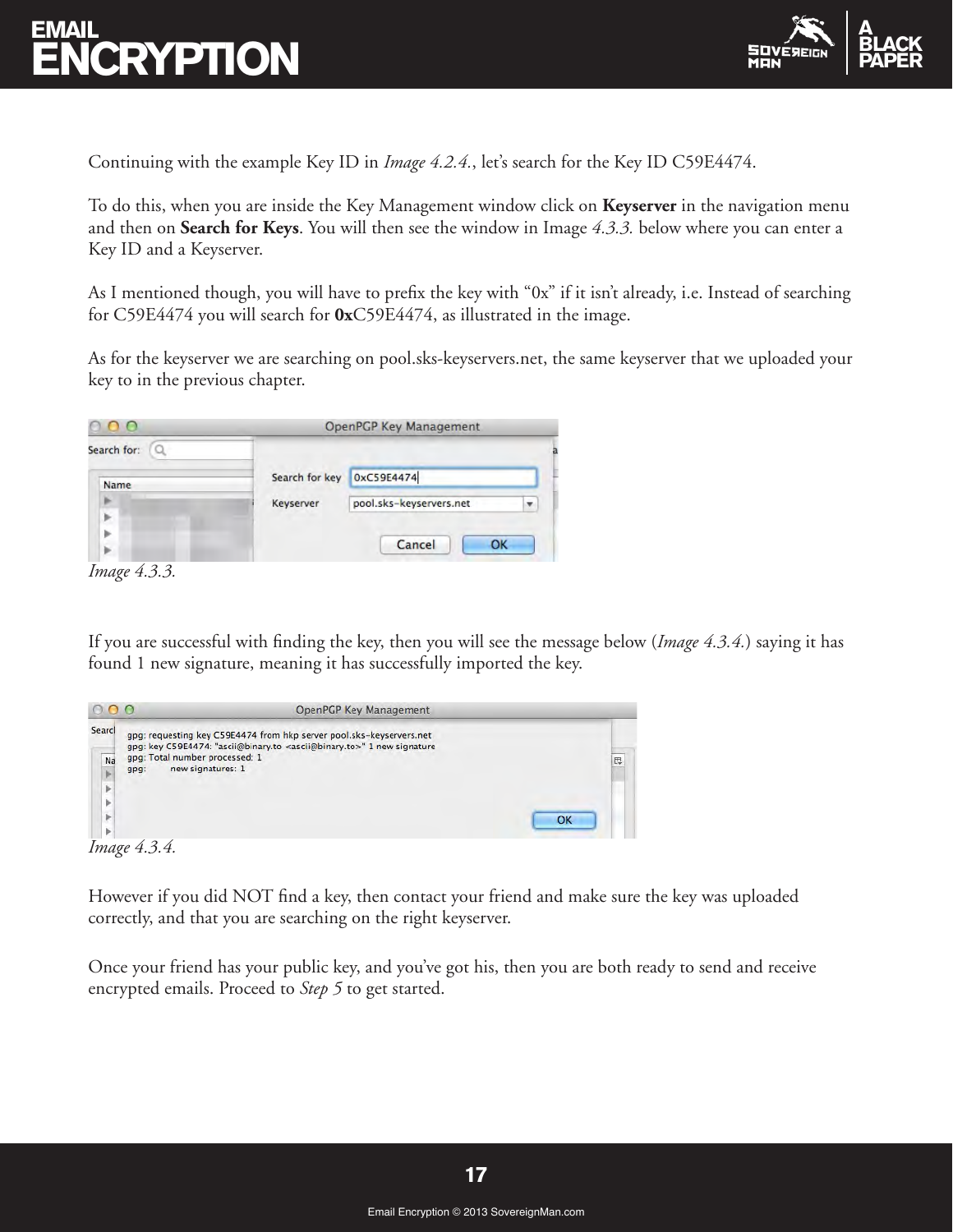

### **Step 5: Sending Your First Signed And Encrypted Email**

Congratulations! This is the final step where you will actually send an encrypted email.

I highly recommend that you send plain text emails when you wish to encrypt them, because Enigmail does not work very well with HTML email. While it can be made to work, it's pretty far beyond the scope of this Black Paper.

If you normally compose your email in plain text, then you're just fine. If you normally use HTML, then hold down the shift key as you click on "Write" in the Thunderbird window.

Whether you choose to encrypt your message or not, it is always a good idea to sign your message. This means that you include something similar to a hand-written signature, except by signing it cryptographically:

It can be used to validate that the message came from who it claims to come from.

It can be used to prove that the message wasn't tampered with.

For this validation to work your recipient needs to have imported your public key into Enigmail, as shown in *Step 4*.

Now, to send a signed and/or encrypted email, write an email to your friend just as you normally would, but before sending, click on the OpenPGP button as shown in *Image 5.1.* and select "Sign Message" and/or "Encrypt Message". Once that's done, click "Send".

| From:              | Sign Message               |  |
|--------------------|----------------------------|--|
| To:<br>$\pmb{1}$ . | <b>Encrypt Message</b>     |  |
|                    | Use PGP/MIME               |  |
|                    | Ignore Per-Recipient Rules |  |

*Image 5.1.*